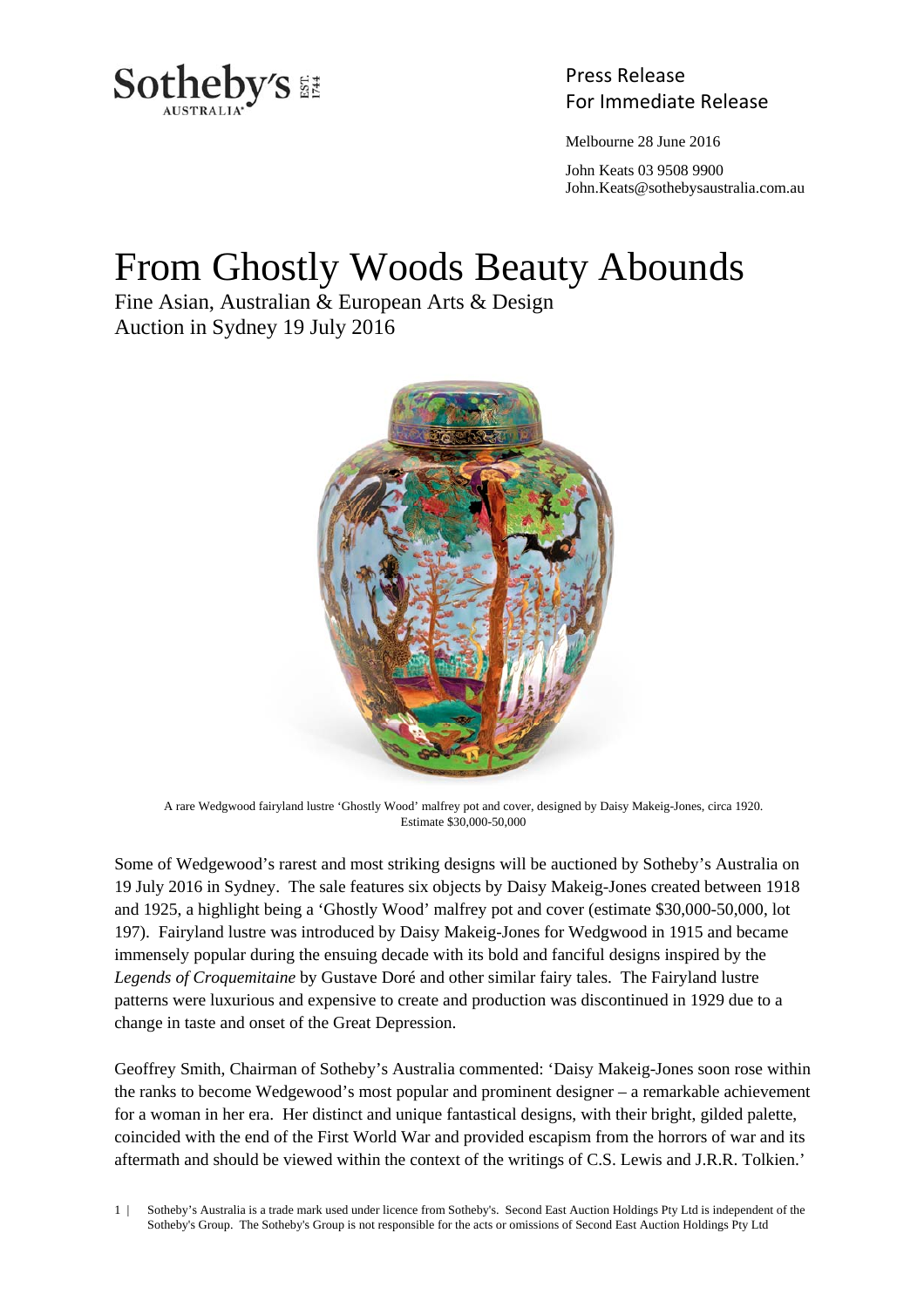

Four of the six works for auction are consigned by a private Sydney collector whose family acquired the works in the 1920s from the then Sydney high quality home-wares and interior design retailer Beard Watson & Co. Another version of the 'Ghostly Wood' malfrey pot and cover is in the collection of the Victoria & Albert Museum, London.



A selection of Wedgwood fairyland lustre, designed by Daisy Makeig-Jones. Combined estimate \$11,500-18,500

## **AT A GLANCE**

Wedgwood Fairyland Lustre, designed by Daisy Makeig-Jones Lots 192-197. Combined estimate \$44,500-73,500

Fine Asian, Australian & European Arts & Design Auction at The Hughenden, 14 Queen Street, Woollahra, 19 July 2016, 6 pm Total lots 197 | Total estimate \$787,900-1,137,300

Exhibition in Sydney, 30 & 34 Queen Street, Woollahra, 14-19 July, 10 am to 5 pm

2 | Sotheby's Australia is a trade mark used under licence from Sotheby's. Second East Auction Holdings Pty Ltd is independent of the Sotheby's Group. The Sotheby's Group is not responsible for the acts or omissions of Second East Auction Holdings Pty Ltd